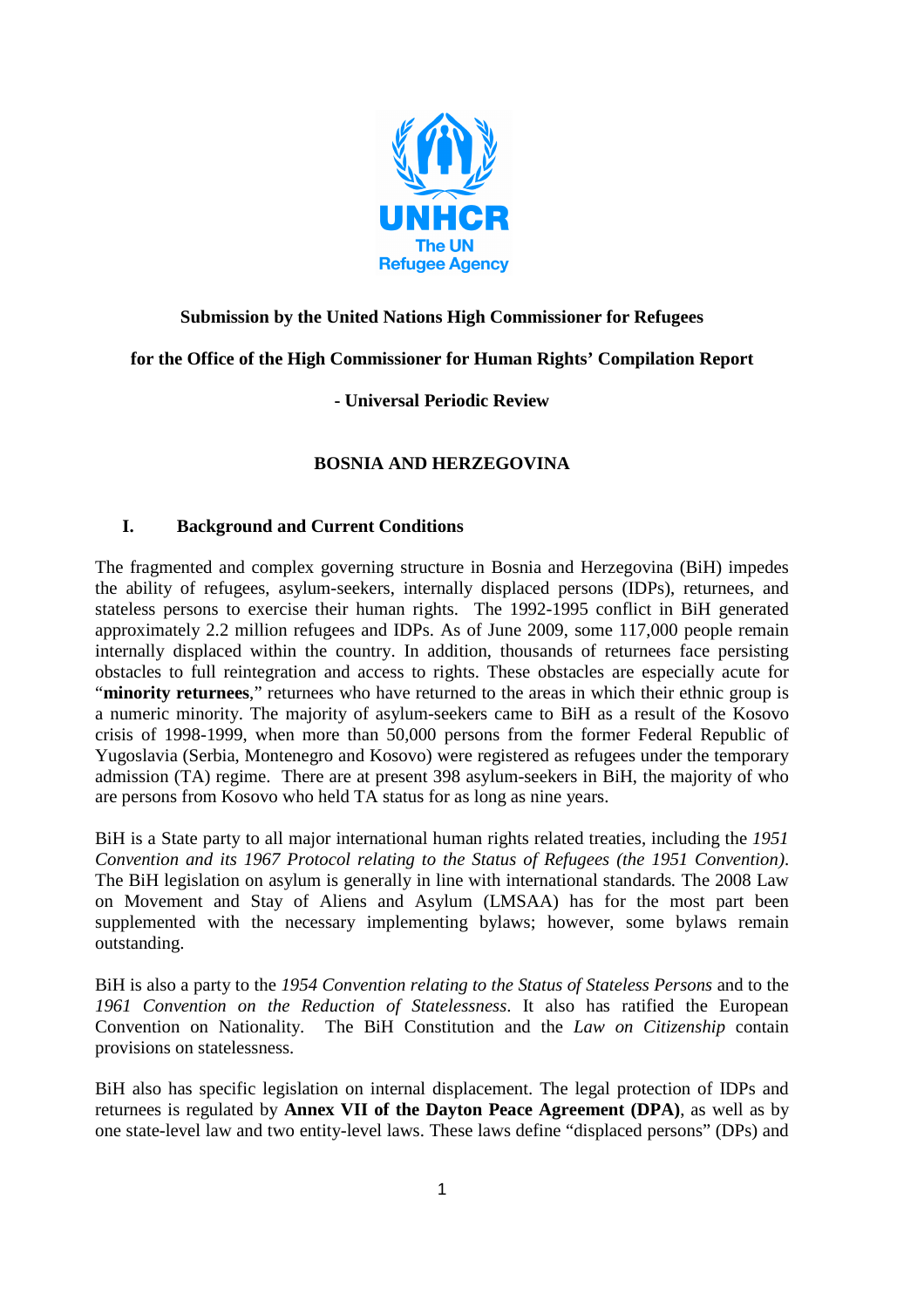"returnees" as specific legal statuses with accompanying entitlements, and provide regulations for conferring and ceasing DP/returnee status and articulate relevant state obligations. The legal framework incorporates a number of protection principles included in the *Guiding Principles on Internal Displacement*, such as the right to voluntary and safe return, freedom of movement and non-discrimination. However, a number of key rights in the *Guiding Principles* are not explicitly incorporated in relevant national legislation, for example, protection from arbitrary displacement and the right of IDPs to fully participate in the planning and management of their return, resettlement or reintegration. In addition, DP status is directly linked to return, as DP status ceases upon return, and returnee status only lasts for six months after the physical return has taken place. Hence the definition of DPs in BiH, which bases protection on legal status, is narrower than the description of IDPs in the *Guiding Principles*, which emphasizes protection based on needs and vulnerability. Additional legal reforms are required to ensure compatibility with the *Guiding Principles* as well as full access to rights for IDPs and returnees.

#### **II. Promotion and protection of human rights on the ground**

The **right to seek and enjoy asylum** in BiH remains limited in practice, though the legal framework is generally in line with international principles. Of major concern is the situation facing Roma from Kosovo who originally held temporary admission status and who then applied for asylum. The Ministry of Security continuously rejects asylum applicants from Kosovo, contrary to UNHCR's assessment of the risks facing this group, set out in *UNHCR's Position on Continued International Protection Needs of Individuals from Kosovo* (June 2006). Roma who are **entitled to international protection** can therefore be exposed to **refoulement**. Accelerated procedures are rigidly applied and procedural safeguards are not always fully respected, particularly in terms of the **right to an interpreter and to free legal aid in asylum proceedings.**

The **right to seek and enjoy asylum is further undermined by considerable external pressure in** the areas of national security, counter-terrorism, and border management. This can manifest itself in an extensive application of the exclusion clauses in Article 1F of the 1951 Convention. Furthermore, inconsistent application of the relevant legislation by administrative bodies and the judiciary has caused uncertainty about key questions, such as whether an individual applicant deserves international protection and whether detention of an applicant is warranted.

The majority of the 187 recognized refugees in BiH are from Kosovo. Most were recognized by UNHCR prior to its handover of refugee status determination to the BiH government in 2004. **Since 2004, the BiH government has only recognized eight refugees.** In addition, the Ministry of Security granted subsidiary protection to four minors (Roma from Kosovo) in June 2009. The **right to family reunification** for recognized refugees remains a problematic issue. Refugees from Croatia face other unique impediments to full access to their rights, primarily in terms of obstacles to return and reintegration in Croatia. But coupled with the lack of facilitated local integration in Bosnia, many remain on the margins of society with limited access to rights and in need of assistance to obtain a durable solution. Although refugees are generally able to access most basic rights at the level of citizens, there are significant difficulties in achieving local integration as a durable solution.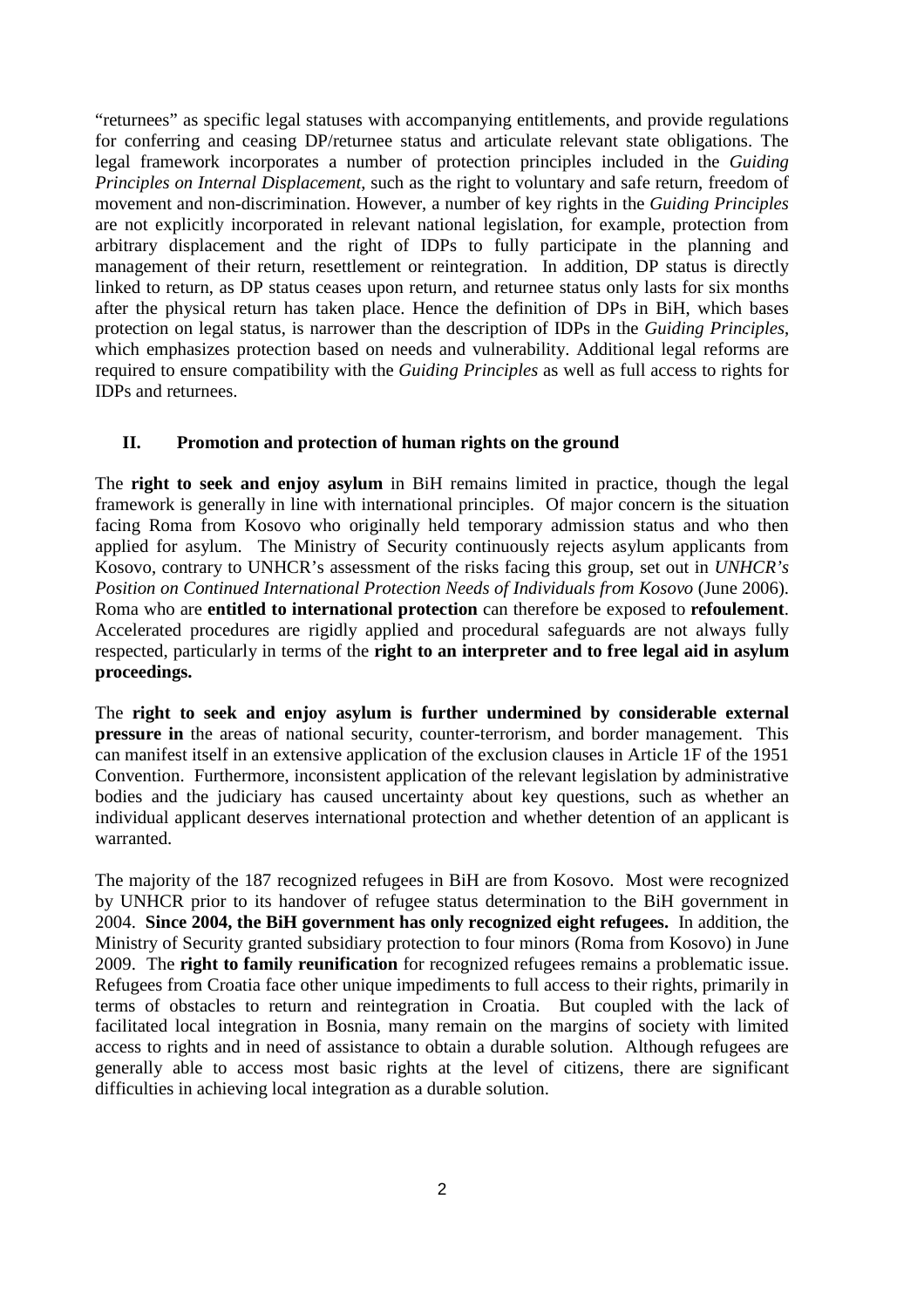Impediments to exercise the **right to a nationality** exist in Bosnia. There is no formal mechanism for determining statelessness in BiH. However, a significant population is presumed to be *de facto* stateless, and Roma make up nearly all of this population. Furthermore, legislation in the areas of **nationality, civil status, and documentation** is not harmonized and very fragmented in application. There is no clear referral system in place, nor is any authority clearly assigned to act in cases where a child's parents do not register the birth. These shortcomings have a disproportionate effect on the de facto stateless Roma population, and in addition, prevent access to other rights such as education, health care, housing and employment because civil registration is a precondition for those rights.

**Facilitated naturalization** is currently not available for stateless persons or recognized refugees. Recognised refugees cannot acquire BiH citizenship under any conditions, due to the specific nature of their residence permit. This contradicts Article 34 of the 1951 Convention protecting the **right to facilitated naturalization**. While legislation exists that regulates civil registration procedures, it is not harmonized throughout the country, and implementation is uneven. This has a significant impact on the **de facto stateless Roma** population, and particularly acts as an obstacle to access to such rights as **health care** and **education**.

IDPs and returnees experience **discrimination and inequality** in accessing social protection. Government funds to support them have steadily increased over the years and are quite significant today. However, assistance for return is too often allocated on the basis of ethnicity and/or political affiliation, rather than need or vulnerability. Government allocations for return which aim to support IDPs are not often accompanied by positive measures to ensure that the funds address the specific needs of these individuals and families. As a result, many IDPs and returnees enjoy limited access to **employment, pensions, healthcare, utilities (water and electricity) and social protection**. IDPs and returnees are further limited in accessing these rights as the social protection system is highly fragmented and does not actively identify or support the most vulnerable individuals, including IDPs and returnees. Rebuilding infrastructure on the basis of equality, including restoring electricity and water connections in rural areas, remains an acute concern. Returnees also continue to perceive, and sometimes directly experience, harassment, which is accompanied by the inadequate **administration of justice** for suspected perpetrators**.** As a result, many returnees are left with feelings of insecurity, which undermines their ability to exercise other rights such as freedom of movement. Roma refugees are also discriminated against because they are not afforded equal treatment as citizens in regard to access to social housing, despite provisions in the law that they should be accorded this right.

Of the 117,000 remaining IDPs, UNHCR is particularly concerned about some 7,500 IDPs who reside in **inadequate and sub-standard living conditions** in collective accommodation; facilities which were established to provide temporary accommodation to displaced people during and after the conflict. In many cases, IDP families share kitchens and water and sanitation facilities. On occasion water and sanitation facilities are non-functional and there is a lack of ongoing maintenance. Most IDP families in collective accommodation, many of whom have lived in these locations for more than a decade, have been allocated insufficient space in relation to their family size. The majority of IDPs in collective accommodation are extremely vulnerable to protection problems because they are physically and/or mentally disabled, extremely traumatized from sexual or gender based violence, chronically ill, or older without any source of income or family support. A recent UNHCR-supported study found that most of the households in collective accommodation are female-headed, with a significant number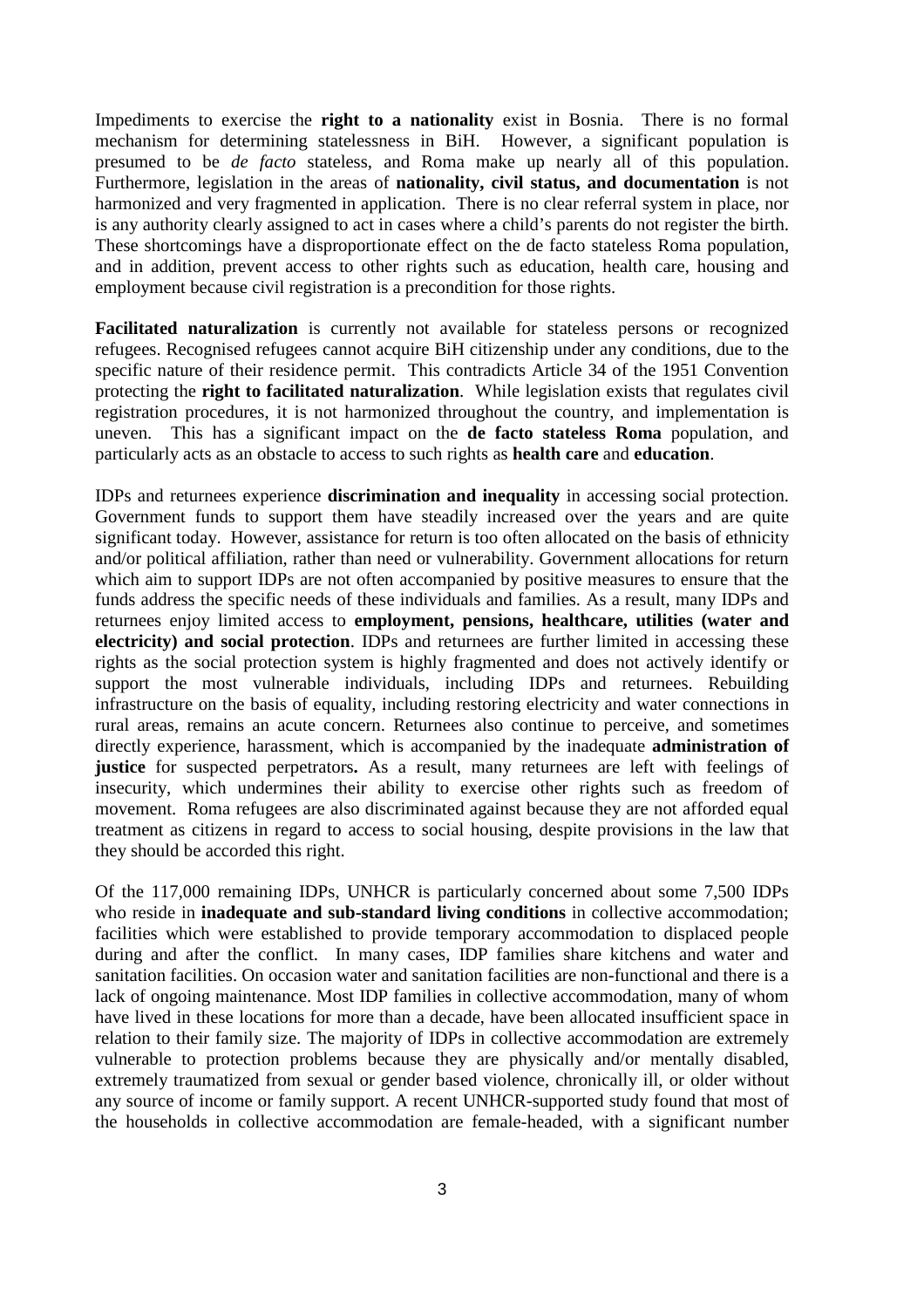headed by widows. The BiH Gender Action Plan does address the issue of IDPs and returnees with respect to problems relating to employment and social inclusion; however, it does not adequately recognize IDPs in collective accommodation as a vulnerable group requiring specific and immediate support.

A significant number of returnees also experience limited enjoyment of the **right to adequate housing**. While the majority of people displaced by the conflict were able to voluntarily return and repossess their property, there is lack of infrastructure in many returnee areas, which undermines the sustainability of return. For example, in 2008 the BiH Ministry for Human Rights and Refugees estimated that 2,600 housing units located in 65 municipalities remain without electricity. In addition, reconstruction assistance is often provided without sustainability measures to ensure returnees are able to generate incomes or livelihoods. Limited access to **healthcare and other social services** in rural areas also impedes the ability of returnees to fully enjoy the right to adequate housing. In addition, access to adequate accommodation, food and health care for asylum-seekers remains an area of concern.

While the economic crisis and the poor governance situation impact upon the entire population in BiH, **IDPs and returnees** are particularly disadvantaged. The national response to the IDP situation in BiH, as further elaborated in Part III below, is not yet comprehensive nor based on responding to the most pressing needs on the ground. So far, the primary focus has been on the **right to voluntary return**, with significant international and national investments made in this area. Conversely, support for IDPs who wish to **locally integrate** has been more limited, impinging on the ability of these IDPs to obtain a durable solution. Moreover, BiH still lacks a comprehensive national strategy setting out the measures needed to ensure that the remaining IDPs can obtain a durable solution of their choice. It is important to note that the competent authorities at all levels have reached a compromise on a draft strategy. However, at the time of writing, this strategy had yet to be adopted at the state level.

#### **III. Achievements, best practices, challenges and constraints**

Since the end of the conflict in 1995, through concerted national and international efforts including improvements in security, freedom of movement, the repossession of property and the reconstruction of houses, it is estimated that over one million refugees and displaced persons have exercised their right to voluntary return, which is a success, albeit limited. Reported return figures, however, may not necessarily reflect refugees' and IDPs' current place of residence. Moreover, while property rights have been largely respected through repossession and reconstruction programmes, these have not always been accompanied by measures to ensure access to social and economic rights in areas of return. As a result, many returnees today are without a source of income or lack the required infrastructure to ensure that their return is sustainable. A primary constraint remains the insufficient response on behalf of the authorities to meet the needs of IDPs and returnees. A revised Strategy on durable solutions for IDPs and returnees, formulated in 2007-8 with a broad range of actors, including representation from civil society, all levels of government and the international community, has yet to be adopted by the Government. At municipal and entity levels, authorities frequently undermine the rights of IDPs and returnees through obstruction or discrimination in the allocation of public funds. Hence the overall national response is inadequate in light of the persisting humanitarian needs and unfulfilled human rights of IDPs and returnees.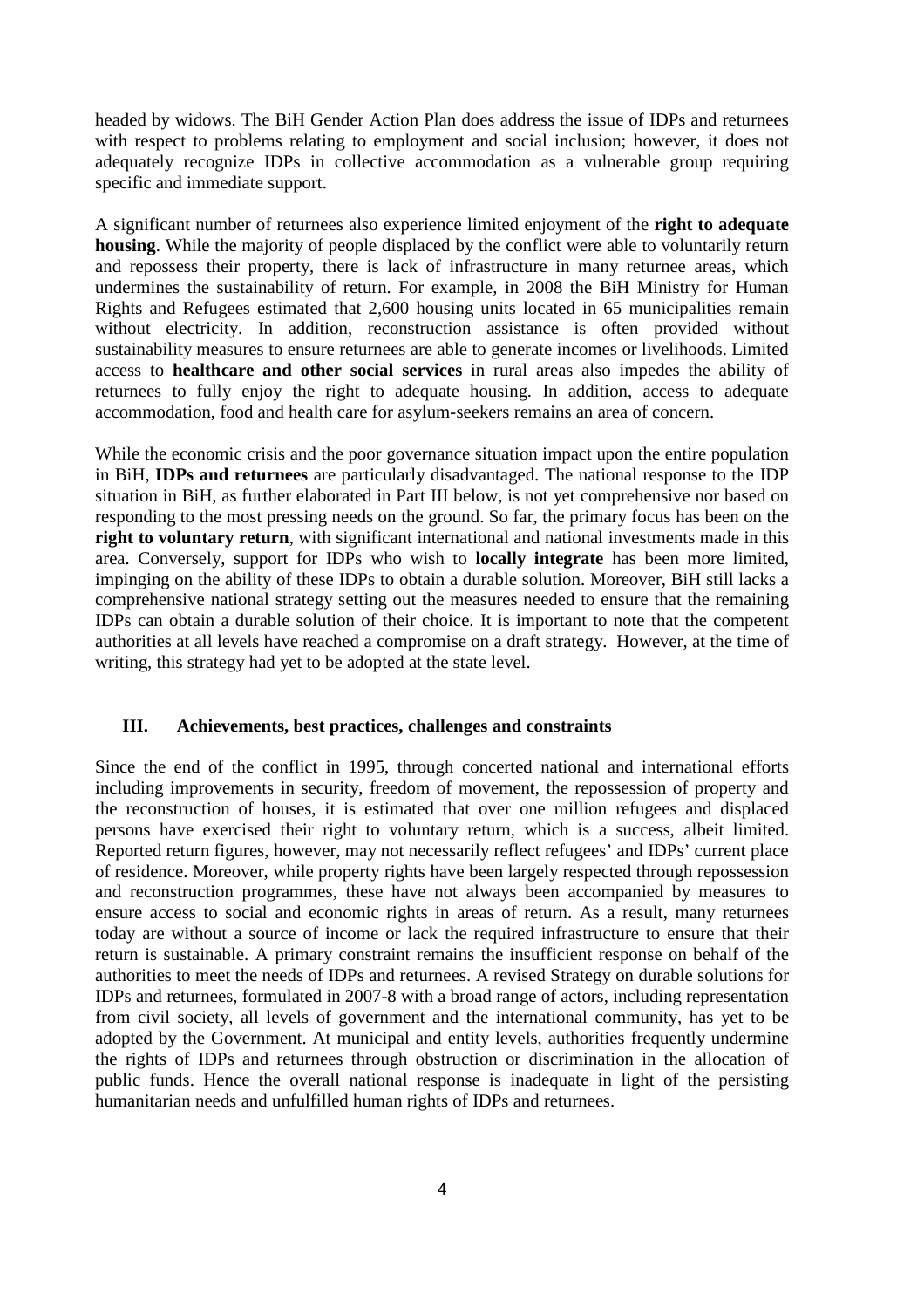There have been positive developments in the **implementation of the equal rights of refugees to health care, education, work, and social welfare**, with the finalization of bylaws governing the implementations of these rights. However, work remains to be done to ensure a smooth implementation, and thus refugees' ability to enjoy these rights in practice.

#### **IV. Key national priorities, initiatives and commitments**

From the perspective of UNHCR, the following areas need to be prioritised:

→ **IDPs / Returnees**: A comprehensive set of actions, for example as outlined in the strategy on durable solutions for refugees and IDPs (previously titled the Revised Strategy for Implementation of Annex VII) is still required in order to close the chapter of internal displacement in a dignified manner. Adopting the Strategy, or promoting implementation of existing and relevant human rights commitments through specific policies and programmes, would expedite the process of securing durable solutions for the remaining IDPs and returnees, including some 7,500 IDPs in collective accommodation. The commitment and political will at all levels of authorities is necessary to ensure that IDPs and returnees receive the assistance needed to secure durable solutions.

 **Refugees, Asylum-Seekers and Stateless Persons:** The government should accelerate the adoption of draft amendments to the citizenship legislation that would provide for the right to facilitated naturalization for recognized refugees and stateless persons. In addition, citizenship legislation needs to be reviewed and amended to include protections against even temporary loss of citizenship. There is also a need for a mechanism to systematically identify statelessness; such a mechanism needs to provide for a clear division of responsibilities and a means for identifying statelessness through the census process in the law that will regulate the next census. Furthermore, all relevant legislation governing civil status needs to be harmonized. Bylaws related to travel documents for refugees and identification documents for persons who are granted international protection need to be finalized. The rights of asylumseekers should be ensured during the process of reviewing their claims. All actors in the asylum procedure should be adequately trained on the relevant legislation to ensure a common understanding of international refugee law. In particular, the authorities' ability to analyse and apply country of origin information needs further development. This is particularly critical in cases where asylum claims are rejected and applicants may be forcibly returned. Furthermore, adequate rights to accommodation, food, health care, education and employment should be ensured for asylum-seekers. Roma refugees should be given access to programs for Roma at the same level as Roma who are citizens.

### **V. Capacity Building and Technical Assistance, if applicable.**

UNHCR has assisted in improving asylum and refugee related legislation, such as the 2008 Law on the Movement and Stay of Aliens and Asylum and the 2009 Bylaw on Asylum, and continues to help develop the capacity of the relevant administrative and judiciary bodies. In addition, UNHCR works with government authorities and other stakeholders through two significant civil registration projects which aim to minimize the number of de facto stateless persons in BiH and prevent future statelessness. The projects are designed not only to ensure registration of individuals, but also to develop the registration system so that it can eventually become self-sustainable. UNHCR is also working closely with the BiH government to identify durable solutions for the remaining displaced persons and refugees as part of UNHCR's